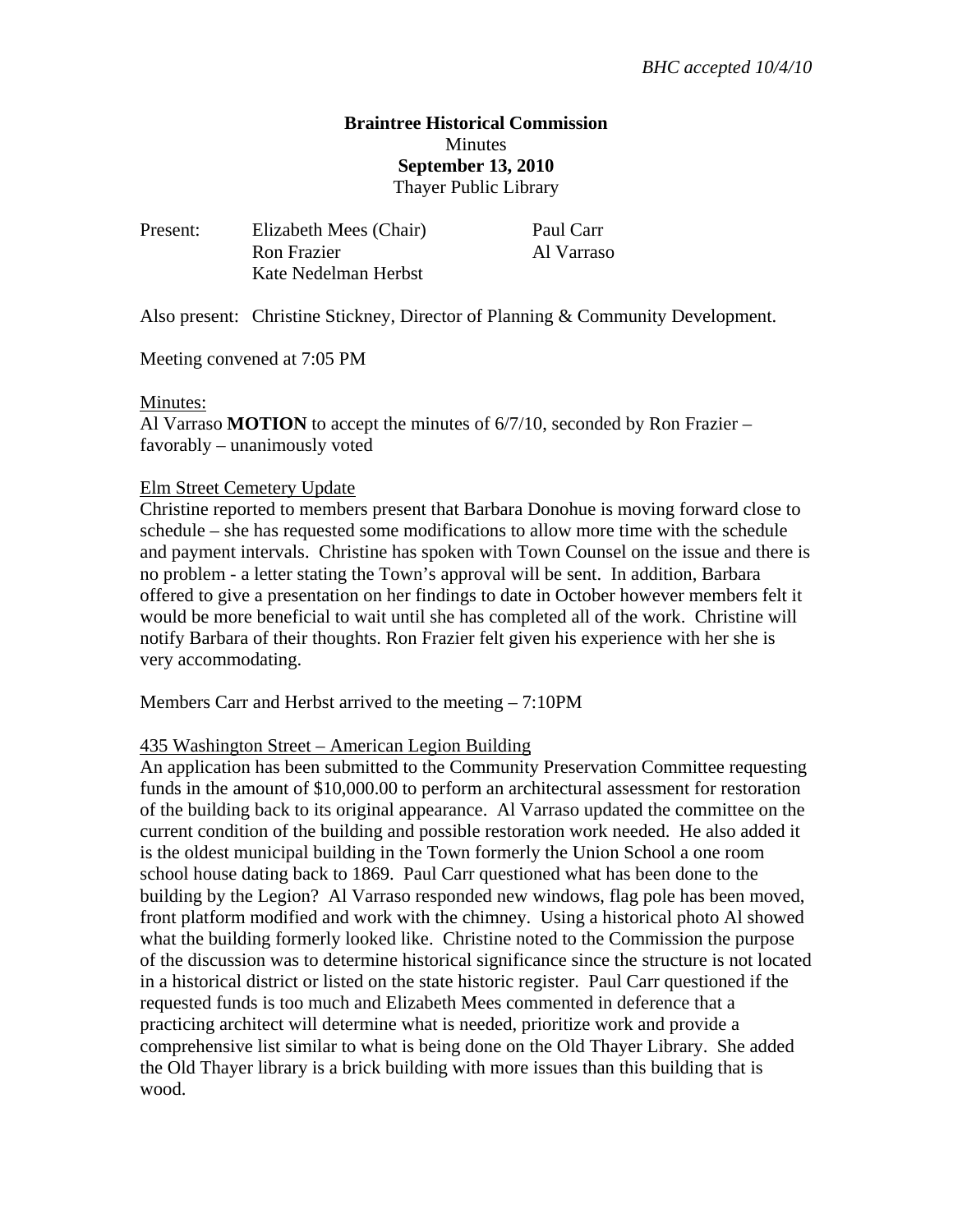Page 2 BHC Minutes 9/13/10

Kate Nedelman Herbst **MOTION** to deem the American Legion Building at #435 Washington Street to be historically significant to Braintree history and worthy of consideration by the CPA for funding, seconded by Ron Frazier – unanimously voted.

## Possible MHC workshop with Chris Skelley:

Elizabeth Mees reported that she had made contact with Chris for having a regional workshop on the roles and responsibilities of a Historical Commission and other potential topics such as demolition delay bylaws. Chris Skelley that MHC normally prefers to do a meeting in a community where other historical commissions and/or societies are invited from the region. Elizabeth mentioned who she feels should be invited from the neighboring communities and suggested that maybe two events could be hosted one in the fall another in the spring – she agreed to organize this with Chris and report back to the members.

### Local Historic District – Gallivan House

Christine reported to members that she has secured a "Peer-Peer" grant from the State (DHCD) in the amount of \$1,000.00 for 30 hours of work for a municipal employee or elected/appointed board member from another community to assist Braintree in amending the district to include the Gallivan House. Due to time commitments and limited knowledge on the amendment process, Christine felt this would assist her in moving that forward for acceptance. She noted that she reached out to both Quincy and Weymouth seeking assistance from individuals' eligible to participate under the grant guidelines to help and is awaiting a response from them. Paul Carr and Ron Frazier expressed some concern with whom she had reached out to for assistance in Quincy and felt there were consultants that could do the work. Christine noted the guidelines of the grant require a governmental peer and suggested if they knew of someone that could meet the guidelines she would contact them as well.

#### Sustainable Review Ordinance:

Kate Nedelman Herbst had provided members with the latest revision of the proposed bylaw and asked that they review it and come prepared at the next meeting for discussion. If it is determined to be agreeable this would be a good topic for Chris Skelley to talk about how to best have it accepted by the community.

#### Old Thayer Library Update:

Christine reported on the progress of the consultant and currently they are contacting three firms to solicit quotes for a structural assessment that was not part of BH+A contract. Christine did also note that there maybe an issue with the new building code (8) and the thresholds that may be triggered under the new requirements – Elizabeth Mees concurred that this needs to be reviewed. Christine also informed the members of Congressman Lynch's success with earmarking \$500,000.00 for OTL passing through the house and now heading to the Senate hopefully by December the Town will hear more. Ron Frazier questioned what purpose of the building was provided fro obtaining the